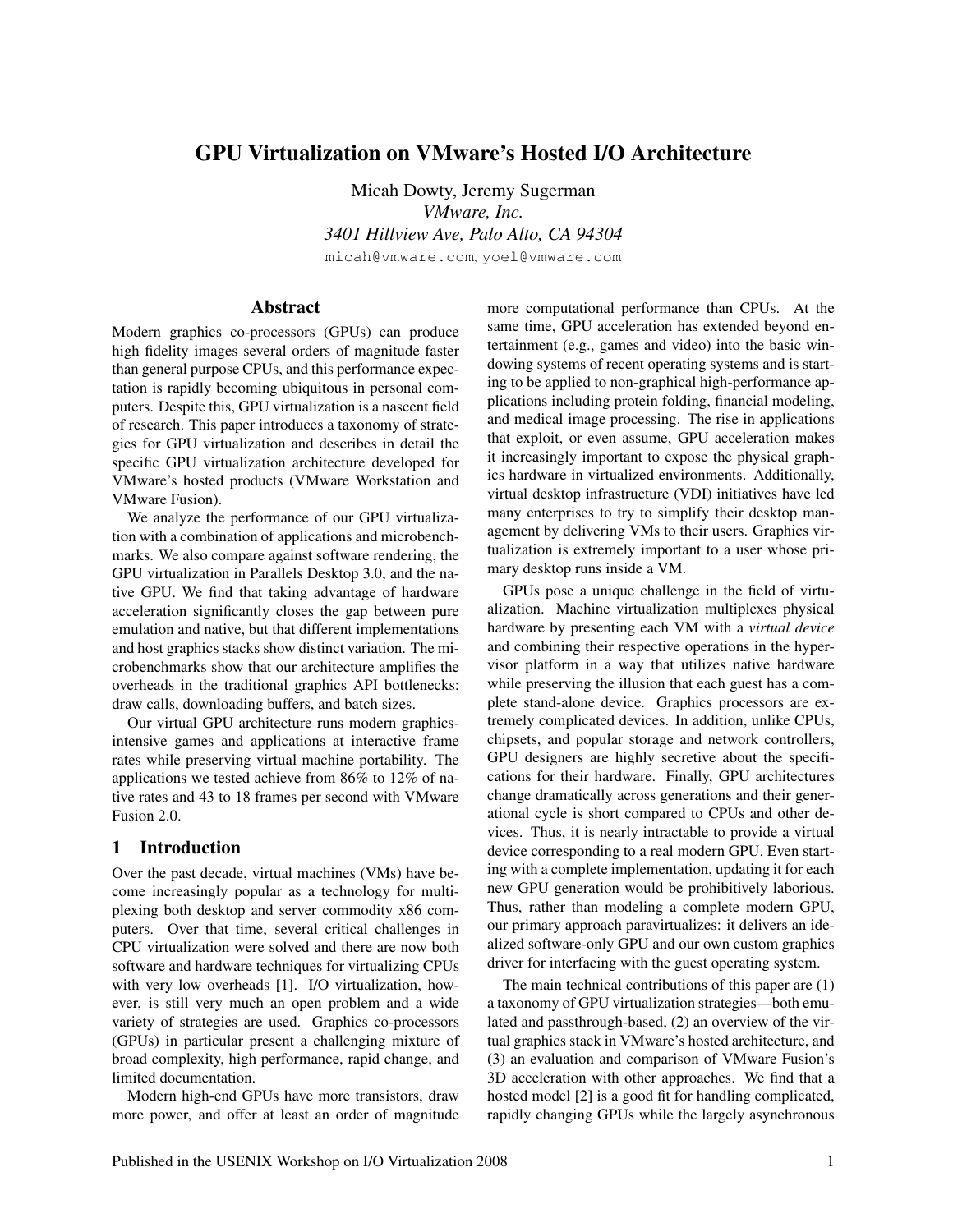graphics programming model is still able efficiently to utilize GPU hardware acceleration.

The rest of this paper is organized as follows. Section 2 provides background and some terminology. Section 3 describes a taxonomy of strategies for exposing GPU acceleration to VMs. Section 4 describes the device emulation and rendering thread of the graphics virtualization in VMware products. Section 5 evaluates the 3D acceleration in VMware Fusion. Section 6 summarizes our findings and describes potential future work.

### 2 Background

While CPU virtualization has a rich research and commercial history, graphics hardware virtualization is a relatively new area. VMware's virtual hardware has always included a display adapter, but it initially included only basic 2D support [3]. Experimental 3D support did not appear until VMware Workstation 5.0 (April 2005). Both Blink [4] and VMGL [5] used a user-level Chromium-like approach [6] to accelerate fixed function OpenGL in Linux and other UNIX-like guests. Parallels Desktop 3.0 [7] accelerates some OpenGL and Direct3D guest applications with a combination of Wine and proprietary code [8], but loses its interposition while those applications are running. Finally, at the most recent Intel Developer Forum, Parallels presented a demo that dedicates an entire native GPU to a single virtual machine using Intel's VT-d [9, 10].

The most immediate application for GPU virtualization is to desktop virtualization. While server workloads still form the core use case for virtualization, desktop virtualization is now the strongest growth market [11]. Desktop users run a diverse array of applications, including entertainment, CAD, and visualization software. Windows Vista, Mac OS X, and recent Linux distributions all include GPU-accelerated windowing systems. Furthermore, an increasing number of ubiquitous applications are adopting GPU acceleration. Adobe Flash Player 10, the next version of a product which currently reaches 99.0% of Internet viewers [12], will include GPU acceleration. There is a user expectation that virtualized applications will "just work", and this increasingly includes having access to their graphics card.

### 2.1 GPU Hardware

This section will briefly introduce GPU hardware. It is not within the scope of this paper to provide a full discussion of GPU architecture and programming models.

Graphics hardware has experienced a continual evolution from mere CRT controllers to powerful programmable stream processors. Early graphics accelerators could draw rectangles or bitmaps. Later graphics accelerators could rasterize triangles and transform and light them in hardware. With current PC graphics hardware, formerly fixed-function transformation and shading has become generally programmable. Graphics applications use high-level Application Programming Interfaces (APIs) to configure the pipeline, and provide *shader* programs which perform application specific per-vertex and per-pixel processing on the GPU [13].

Future GPUs are expected to continue providing increased programmability. Intel recently announced its Larrabee [14] architecture, a potentially disruptive technology which follows this trend to its extreme.

With the recent exception of many AMD GPUs, for which open documentation is now available [15], GPU hardware is proprietary. NVIDIA's hardware documentation, for example, is a closely guarded trade secret. Nearly all graphics applications interact with the GPU via a standardized API such as Microsoft's DirectX or the vendor-independent OpenGL standard.

### 3 GPU Virtualization Taxonomy

This section explores the GPU virtualization approaches we have considered at VMware. We use four primary criteria for judging them: performance, fidelity, multiplexing, and interposition. The former two emphasize minimizing the cost of virtualization: users desire native performance and full access to the native hardware features. The latter two emphasize the added value of virtualization: virtualization is fundamentally about enabling *many* virtual instances of *one* physical entity and then hopefully using that abstraction to deliver secure isolation, resource management, virtual machine portability, and many other features enabled by insulating the guest from physical hardware dependencies.

We observe that different use cases weight the criteria differently—for example a VDI deployment values high VM-to-GPU consolidation ratios (e.g., multiplexing) while a consumer running a VM to access a game or CAD application unavailable on his host values performance and likely fidelity. A tech support person maintaining a library of different configurations and an IT administrator running server VMs are both likely to value portability and secure isolation (interposition).

Since these criteria are often in opposition (e.g., performance at the expense of interposition), we describe several possible designs. Rather than give an exhaustive list, we describe points in the design space which highlight interesting trade-offs and capabilities. At a high level, we group them into two categories: front-end (application facing) and back-end (hardware facing).

### 3.1 Front-end Virtualization

Front-end virtualization introduces a virtualization boundary at a relatively high level in the stack, and runs the graphics driver in the host/hypervisor. This approach does not rely on any GPU vendor- or model-specific de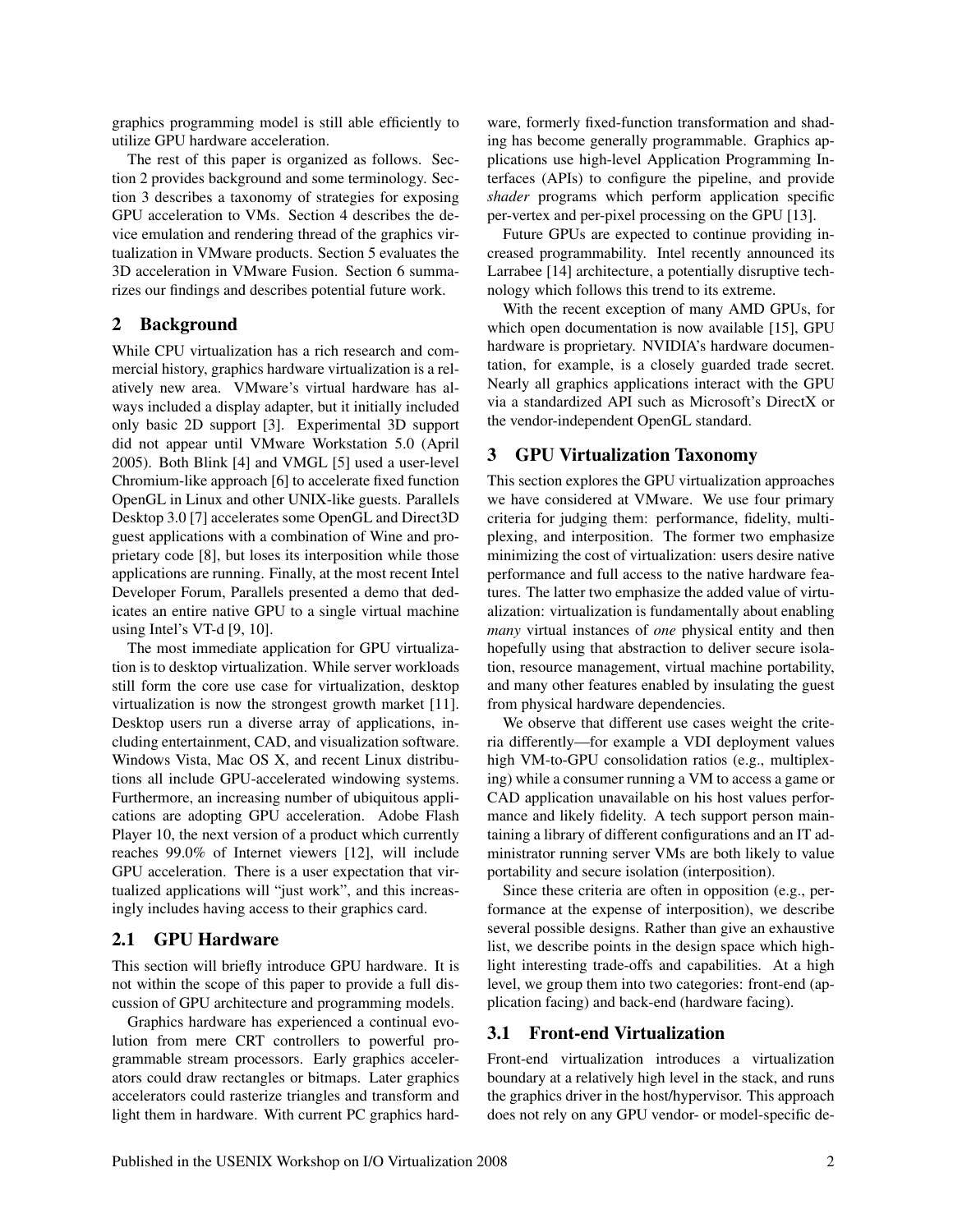tails. Access to the GPU is entirely mediated through the vendor provided APIs and drivers on the host while the guest only interacts with software. Current GPUs allow applications many independent "contexts" so multiplexing is easy. Interposition is not a given—unabstracted details of the GPU's capabilities may be exposed to the virtual machine for fidelity's sake—but it is straightforward to achieve if desired. However, there is a performance risk if too much abstraction occurs in pursuit of interposition.

Front-end techniques exist on a continuum between two extremes: *API remoting*, in which graphics API calls are blindly forwarded from the guest to the external graphics stack via remote procedure call, and *device emulation*, in which a virtual GPU is emulated and the emulation synthesizes host graphics operations in response to actions by the guest device drivers. These extremes have serious disadvantages that can be overcome by intermediate solutions. Pure API remoting is simple to implement, but completely sacrifices interposition and involves wrapping and forwarding an extremely broad collection of entry points. Pure emulation of a modern GPU delivers excellent interposition and implements a narrower interface, but a highly complicated and underdocumented one.

Our hosted GPU acceleration employs front-end virtualization and is described in Section 4. Parallels Desktop 3.0, Blink, and VMGL are other examples of frontend virtualization. Parallels appears to be closest to pure API remoting, as VM execution state cannot be saved to disk while OpenGL or Direct3D applications are running. VMGL uses Chromium to augment its remoting with OpenGL state tracking and Blink implements something similar. This allows them suspend-todisk functionality and reduces the amount of data which needs to be copied across the virtualization boundary.

# 3.2 Back-end Virtualization

Back-end techniques run the graphics driver stack inside the virtual machine with the virtualization boundary between the stack and physical GPU hardware. These techniques have the potential for high performance and fidelity, but multiplexing and especially interposition can be serious challenges. Since a VM interacts directly with proprietary hardware resources, its execution state is bound to the specific GPU vendor and possibly the exact GPU model in use. However, exposure to the native GPU is excellent for fidelity: a guest can likely exploit the full range of hardware abilities.

The most obvious back-end virtualization technique is *fixed pass-through*: the permanent association of a virtual machine with full exclusive access to a physical GPU. Recent chipset features, such as Intel's VT-d, make fixed pass-through practical without requiring any

special knowledge of a GPU's programming interfaces. However, fixed pass-through is not a general solution. It completely forgoes any multiplexing and packing machines with one GPU per virtual machine (plus one for the host) is not feasible.

One extension of fixed pass-through is *mediated passthrough*. As mentioned, GPUs already support multiple independent contexts and mediated pass-through proposes dedicating just a context, or set of contexts, to a virtual machine rather than an entire GPU. This allows multiplexing, but incurs two additional costs: the GPU hardware must implement contexts in a way that they can be mapped to different virtual machines with low overheads and the host/hypervisor must have enough of a hardware driver to allocate and manage GPU contexts. Potentially third, if each context does not appear as a full (logical) device, the guest device drivers must be able to handle it.

Mediated pass-through is still missing any interposition features beyond (perhaps) basic isolation. A number of tactics using paravirtualization or standardization of a subset of hardware interfaces can potentially unlock these additional interposition features. Analogous techniques for networking hardware were presented at VMworld 2008 [16].

# 4 VMware's Virtual GPU

All of VMware's products include a virtual display adapter that supports VGA and basic high resolution 2D graphics modes. On VMware's hosted products, this adapter also provides accelerated GPU virtualization using a front-end virtualization strategy. To satisfy our design goals, we chose a flavor of front-end virtualization which provides good portability and performance, and which integrates well with existing operating system driver models. Our approach is most similar to the *device emulation* approach above, but it includes characteristics similar to those of *API remoting*. The in-guest driver and emulated device communicate asynchronously with VMware's Mouse-Keyboard-Screen (MKS) abstraction. The MKS runs as a separate thread and owns all of our access to the host GPU (and windowing system in general).

### 4.1 SVGA Device Emulation

Our virtual GPU takes the form of an emulated PCI device, the *VMware SVGA II* card. No physical instances of this card exist, but our virtual implementation acts like a physical graphics card in most respects. The architecture of our PCI device is outlined by Figure 1. Inside the VM, it interfaces with a device driver we supply for common guest operating systems. Currently only the Windows XP driver has 3D acceleration support. Outside the VM, a user-level device emulation process is re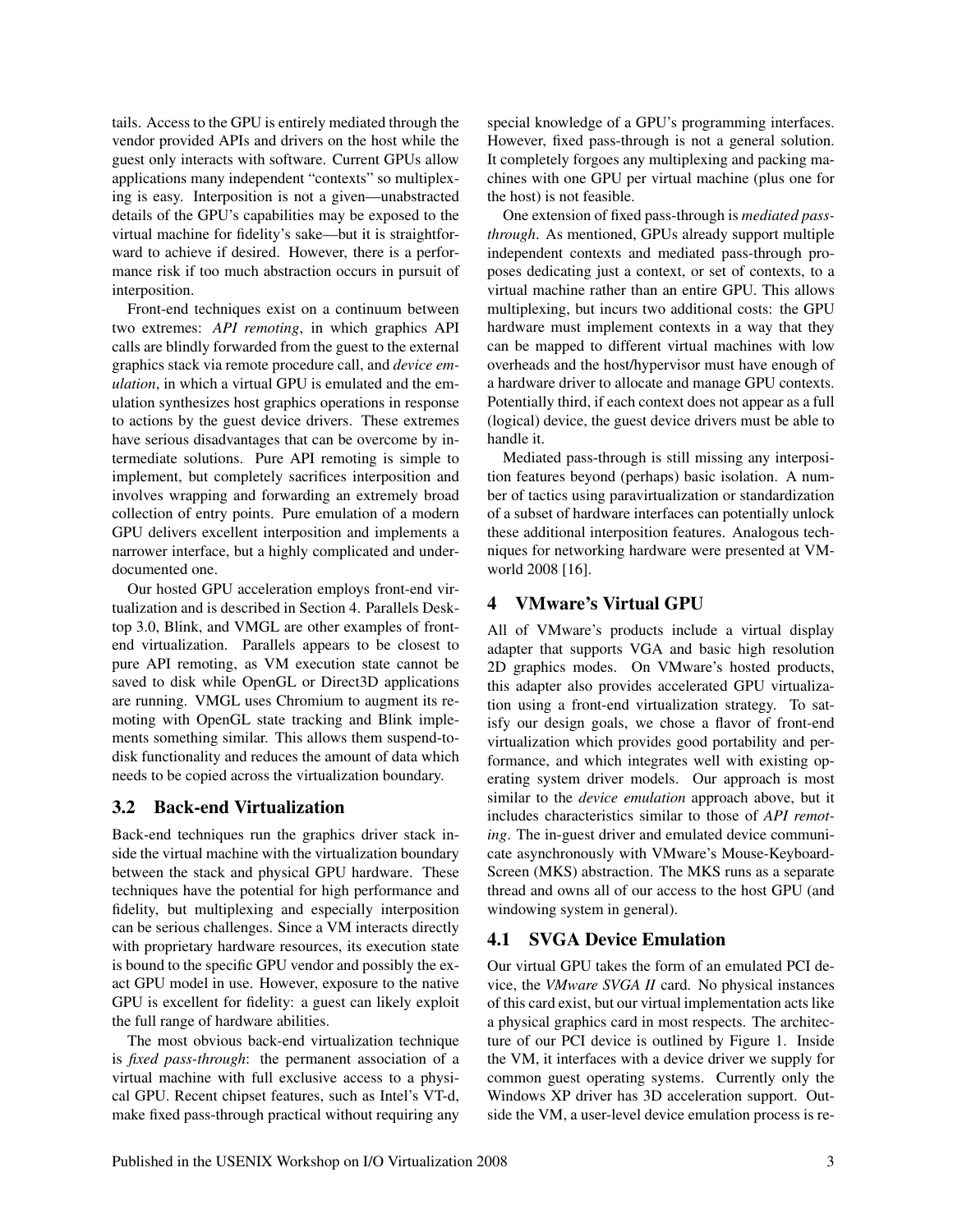sponsible for handling accesses to the PCI configuration and I/O space of the SVGA device.



Figure 1: *VMware SVGA II* device architecture



Figure 2: The virtual graphics stack. The MKS/HostOps Dispatch and rendering occur asynchronously in their own thread.

Our virtual graphics device provides three fundamental kinds of virtual hardware resources: registers, Guest Memory Regions (GMRs), and a FIFO command queue.

Registers may be located in I/O space, for infrequent operations that must be emulated synchronously, or in the faster "FIFO Memory" region, which is backed by plain system memory on the host. I/O space registers are used for mode switching, GMR setup, IRQ acknowledgement, versioning, and for legacy purposes. FIFO registers include large data structures, such as the host's 3D rendering capabilities, and fast-moving values such as the mouse cursor location—this is effectively a shared memory region between the guest driver and the MKS.

GMRs are an abstraction for guest owned memory which the virtual GPU is allowed to read or write. GMRs can be defined by the guest's video driver using arbitrary discontiguous regions of guest system memory. Additionally, there always exists one default GMR: the device's "virtual VRAM." This VRAM is actually host system memory, up to 128 MB, mapped into PCI memory space via BAR1. The beginning of this region is reserved as a 2D framebuffer.

In our virtual GPU, physical VRAM is not directly visible to the guest. This is important for portability, and it is one of the primary trade-offs made by our frontend virtualization model. To access physical VRAM *surfaces* like textures, vertex buffers, and render targets, the guest driver schedules an asynchronous DMA operation which transfers data between a surface and a GMR. In every surface transfer, this DMA mechanism adds at least one copy beyond the normal overhead that would be experienced in a non-virtualized environment or with back-end virtualization. Often only this single copy is necessary, because the MKS can provide the host's OpenGL or Direct3D implementation with direct pointers into mapped GMR memory. This virtual DMA model has the potential to far outperform a pure API remoting approach like VMGL or Chromium, not only because so few copies are necessary, but because the guest driver may cache lockable Direct3D buffers directly in GMR memory.

Like a physical graphics accelerator, the SVGA device processes commands asynchronously via a lockless FIFO queue. This queue, several megabytes in size, occupies the bulk of the FIFO Memory region referenced by BAR2. During unaccelerated 2D rendering, FIFO commands are used to mark changed regions in the framebuffer, informing the MKS to copy from the guest framebuffer to the physical display. During 3D rendering, the FIFO acts as transport layer for our architectureindependent SVGA3D rendering protocol. FIFO commands also initiate all DMA operations, perform hardware accelerated blits, and control accelerated video and mouse cursor overlays.

We deliver host to guest notifications via a virtual interrupt. Our virtual GPU has multiple interrupt sources which may be programmed via FIFO registers. To measure the host's command execution progress, the guest may insert FIFO *fence* commands, each with a unique 32-bit ID. Upon executing a fence, the host stores its value in a FIFO register and optionally delivers an interrupt. This mechanism allows the guest to very efficiently check whether a specific command has completed yet, and to optionally wait for it by sleeping until a *FIFO goal* interrupt is received.

The SVGA3D protocol is a simplified and idealized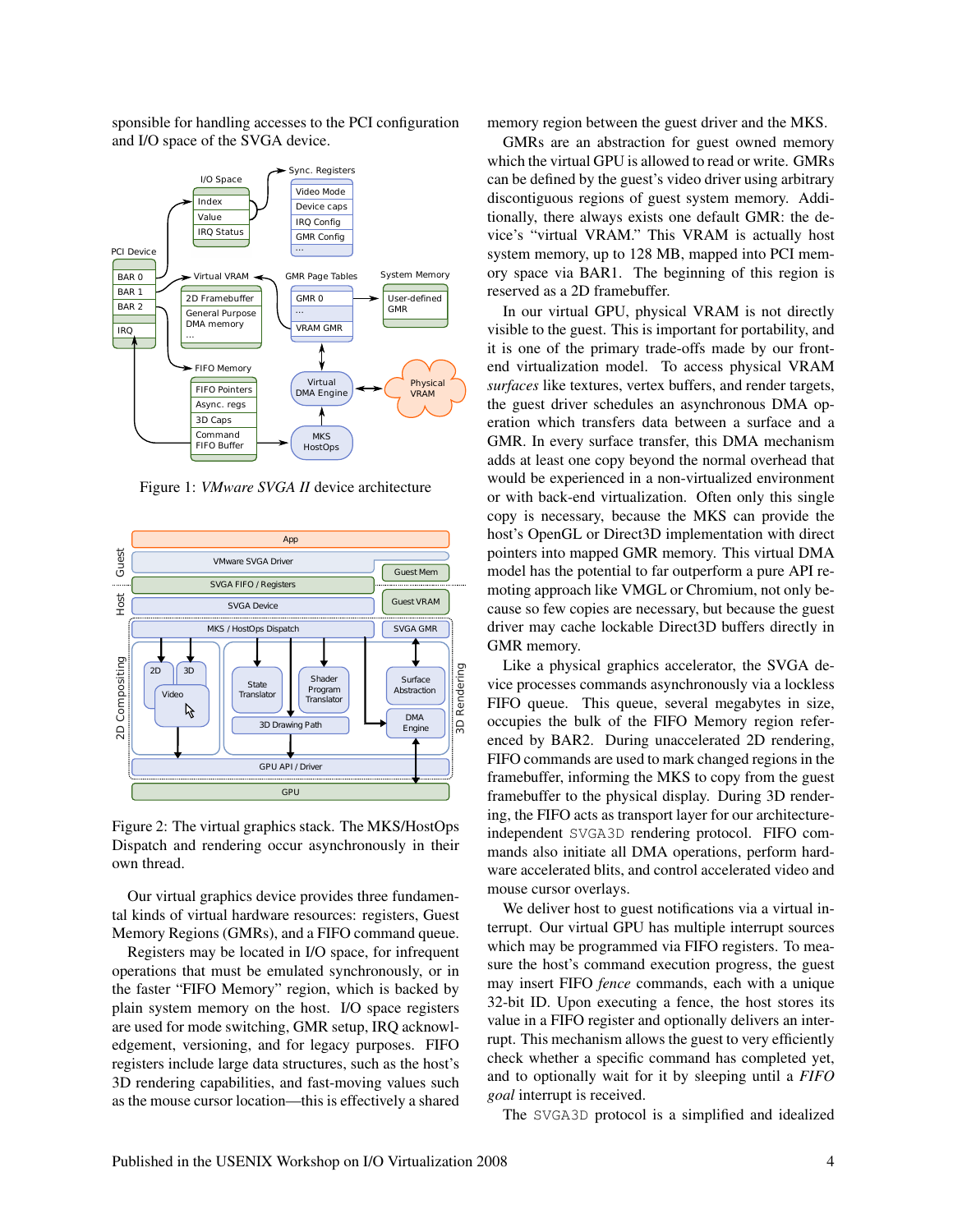adaptation of the Direct3D API. It has a minimal number of distinct commands. Drawing operations are expressed using a single flexible vertex/index array notation. All host VRAM resources, including 2D textures, 3D textures, cube environment maps, render targets, and vertex/index buffers are represented using a homogeneous surface abstraction. Shaders are written in a variant of Direct3D's bytecode format, and most fixed-function render states are based on Direct3D render state.

This protocol acts as a common interchange format for GPU commands and state. The guest contains API implementations which produce SVGA3D commands rather than commands for a specific GPU. This provides an opportunity to actively trade capability for portability. The host can control which of the physical GPU's features are exposed to the guest. As a result, VMs using SVGA3D are widely portable between different physical GPUs. It is possible to suspend a live application to disk, move it to a different host with a different GPU or MKS backend, and resume it. Even if the destination GPU exposes fewer capabilities via SVGA3D, in some cases our architecture can use its layer of interposition as an opportunity to emulate missing features in software. This portability assurance is critical for preventing GPU virtualization from compromising the core value propositions of machine virtualization.

#### 4.2 Rendering

This FIFO design is inherently asynchronous. All hostside rendering happens in the MKS thread, while the guest's virtual CPUs execute concurrently. As illustrated in Figure 2, access to the physical GPU is mediated first through the GPU vendor's driver running in the host OS, and secondly via the Host Operations (HostOps) backends in the MKS. The MKS has multiple HostOps backend implementations including GDI and X11 backends to support basic 2D graphics on all Windows and Linux hosts, a VNC server for remote display, and 3D accelerated backends written for both Direct3D and OpenGL. In theory we need only an OpenGL backend to support Windows, Linux, and Mac OS hosts; however we have found Direct3D drivers to be of generally better quality, so we use them when possible. Additional backends could be written to access GPU hardware directly.

The guest video driver writes commands into FIFO memory, and the MKS processes them continuously on a dedicated rendering thread. This design choice is critical for performance, however it introduces several new challenges in synchronization. In part, this is a classic producer-consumer problem. The FIFO requires no host-guest synchronization as long as it is never empty nor full, but the host must sleep any time the FIFO is empty, and the guest must sleep when it is full. The guest may also need to sleep for other reasons. The guest

video driver must implement some form of flow control, so that video latency is not unbounded if the guest submits FIFO commands faster than the host completes them. The driver may also need to wait for DMA completion, either to recycle DMA memory or to read back results from the GPU. To implement this synchronization efficiently, the FIFO requires both guest to host and host to guest notifications.

The MKS will normally poll the command FIFO at a fixed rate, between 25 and 100 Hz. This is effectively the virtual vertical refresh rate of the device during unaccelerated 2D rendering. During synchronization-intensive 3D rendering, we need a lower latency guest to host notification. The guest can write to the *doorbell*, a register in I/O space, to explicitly ask the host to poll the command FIFO immediately.

# 5 Evaluation

We conducted two categories of tests: application benchmarks, and microbenchmarks. All tests were conducted on the same physical machine: a  $2^{nd}$  generation Apple Mac Pro, with a total of eight 2.8 GHz Intel Xeon cores and an ATI Radeon HD2600 graphics card. All VMs used a single virtual CPU. With one exception, we found that all non-virtualized tests were unaffected by the number of CPU cores enabled.

#### 5.1 Application Benchmarks

| Application            | Resolution         | <b>FPS</b> |
|------------------------|--------------------|------------|
| RTHDRIBL               | $1280 \times 1024$ | 22         |
| RTHDRIBL               | $640 \times 480$   | 27.5       |
| Half Life 2: Episode 2 | $1600 \times 1200$ | 22.2       |
| Half Life 2: Episode 2 | $1024 \times 768$  | 32.2       |
| Civilization 4         | $1600 \times 1200$ | 18         |
| Max Payne 2            | $1600 \times 1200$ | 42         |

Table 1: Absolute frame rates with VMware Fusion 2.0. All applications run at interactive speeds (18–42 FPS).

The purpose of graphics acceleration hardware is to provide higher performance than would be possible using software alone. Therefore, in this section we will measure both the performance impact of virtualized graphics relative to non-virtualized GPU hardware, and the amount of performance improvement relative to TransGaming's SwiftShader [17] software renderer, running in a VMware Fusion virtual machine.

In addition to VMware Fusion 2.0, which uses the architecture described above, we measured Parallels Desktop 3.0 where possible (three of our configurations do not run). Both versions are the most recent public release at time of writing. To demonstrate the effects that can be caused by API translation and by the host graphics stacks, we also ran our applications on VMware Workstation 6.5. These used our Direct3D rendering backend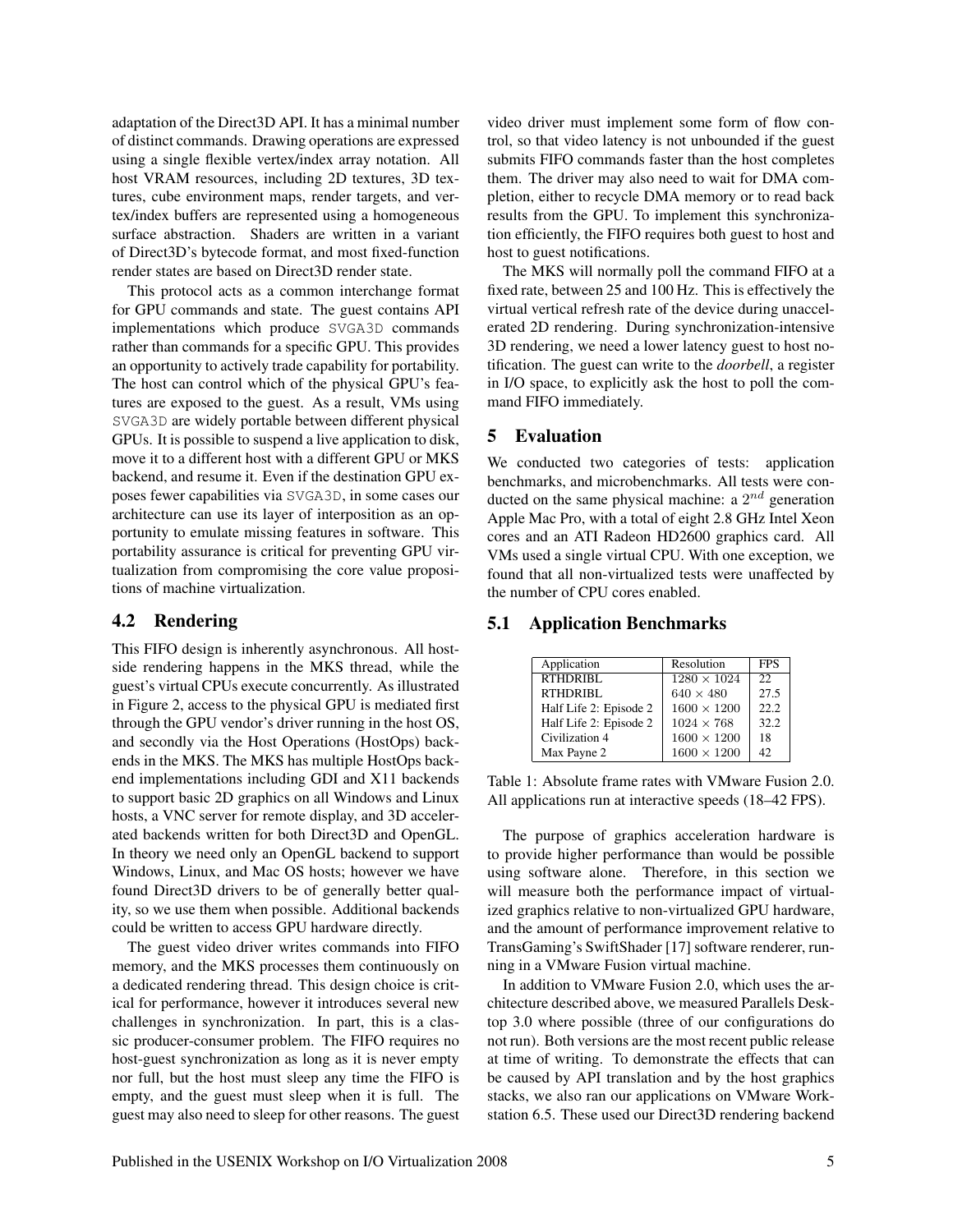

Figure 3: Relative performance of software rendering (SwiftShader) and three hardware accelerated virtualization techniques. The log scale highlights the huge gap between software and hardware acceleration versus the gap between virtualized and native hardware.

on the same hardware, but running Windows XP using Boot Camp.

It is quite challenging to measure the performance of graphics virtualization implementations accurately and fairly. The system under test has many variables, and they are often difficult or impossible to isolate. The virtualized operating system, host operating system, CPU virtualization overhead, GPU hardware, GPU drivers, and application under test may each have a profound effect on the overall system performance. Any one of these components may have opaque fast and slow paths small differences in the application under test may cause wide gaps in performance, due to subtle and often hidden details of each component's implementation. For example, each physical GPU driver may have different undocumented criteria for transferring vertex data at maximum speed.

Additionally, the matrix of possible tests is limited by incompatible graphics APIs. Most applications and benchmarks are written for a single API, either OpenGL or Direct3D. Each available GPU virtualization implementation has a different level of API support. Parallels Desktop supports both OpenGL and Direct3D, VMware Fusion supports only Direct3D applications, and VMGL supports only OpenGL.

Figure 3 summarizes the application benchmark results. All three virtualization products performed substantially better than the fastest available software renderer, which obtained less than 3% of native performance in all tests. Applications which are mostly GPU limited, RTHDRIBL [18] and *Half Life 2: Episode 2*, ran at closer to native speeds. Max Payne exhibits low performance relative to native, but that reflects the low ratio of GPU load to API calls. As a result, virtualization overhead occupies a higher proportion of the whole execution time. In absolute terms, though, Max Payne has the highest frame rate of our applications.

Table 1 reports the actual frame rates exhibited with these applications under VMware Fusion. While our virtualized 3D acceleration still lags native performance, we make two observations: it still achieves interactive frame rates and it closes the lion's share of the gulf between software rendering and native performance. For example, at  $1600 \times 1200$ , VMware Fusion renders Half-Life 2 at 22 frames per second, which is 23.35x faster than software rendering and only 2.4x slower than native.

# 5.2 Microbenchmarks

To better understand the nature of front-end virtualization's performance impact, we performed a suite of microbenchmarks based on triangle rendering speed under various conditions. For all microbenchmarks, we rendered unlit untextured triangles using Vertex Shader 1.1 and the fixed-function pixel pipeline. This minimizes our dependency on shader translation and GPU driver implementation.

Each test renders a fixed number of frames, each containing a variable number of draw calls with a variable length vertex buffer. For security against jitter or drift caused by timer virtualization, all tests measured elapsed time via a TCP/IP server running on an idle physical machine. Parameters for each test were chosen to optimize frame duration, so as to minimize the effects of noise from time quantization, network latency, and vertical sync latency.

The static vertex test, Figure 4(a), tests performance scalability when rendering vertex buffers which do not change contents. In Direct3D terms, this tests the managed buffer pool. Very little data must be exchanged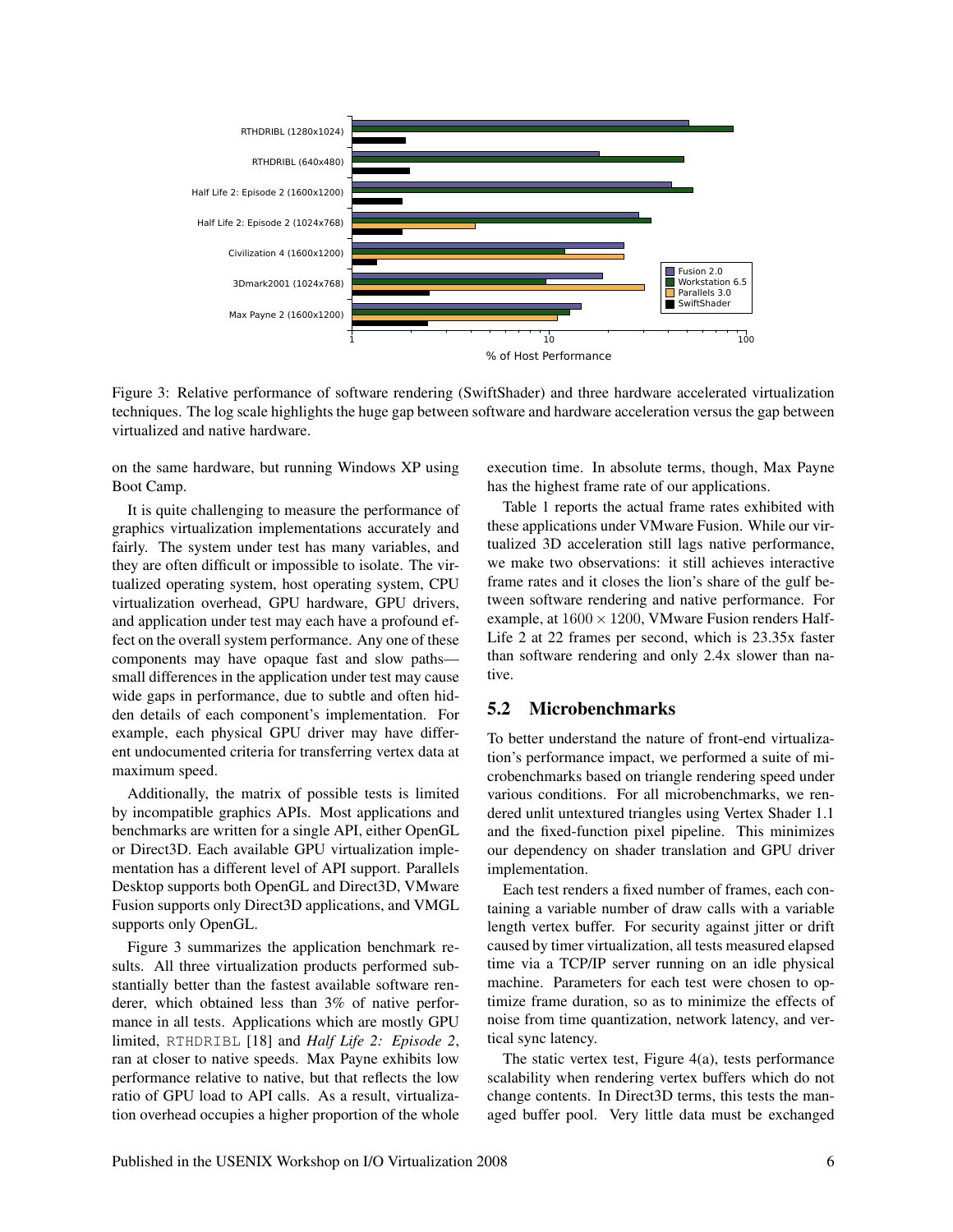between host and guest in this test, so an ideal frontend virtualization implementation would do quite well. VMware Workstation manages to get just over 80% of the host's performance in this test. Parallels Desktop and VMware Fusion get around 30%. In our experience, this is due to inefficiency in the Vertex Buffer Object support within Mac OS's OpenGL stack.

The dynamic vertex test, Figure 4(b), switches from the managed buffer pool back to the default Direct3D buffer pool, and uploads new vertex data prior to each of the 100 draws per frame. It tests the driver stack's ability to stream data to the GPU, and manage the re-use of buffer memory.

The next test, Figure  $4(c)$ , is intended to test virtualization overhead while performing a GPU-intensive operation. While triangles in previous tests had zero pixel coverage, this tests renders triangles covering half the viewport. Ideally, this test would show nearly identical results for any front-end virtualization implementation. The actual results are relatively close, but on VMware's platform there is a substantial amount of noise in the results. This appears to be due to the irregular completion of asynchronous commands when the physical GPU is under heavy load. Also worth noting is the fact that VMware Fusion, on average, performed better than the host machine. It's possible that this test is exercising a particular drawing state which is more optimized in ATI's Mac OS OpenGL driver than in their Windows Direct3D driver.

The final test, Figure 4(d), measures the overhead added to every separate draw. This was the only test where we saw variation in host performance based on the number of enabled CPU cores. This microbenchmark illustrates why the number of draw calls per frame is, in our experience, a relatively good predictor of overall application performance with front-end GPU virtualization.

#### 6 Conclusion

In VMware's hosted architecture, we have implemented front-end GPU virtualization using a virtual device model with a high level rendering protocol. We have shown it to run modern graphics-intensive games and applications at interactive frame rates while preserving virtual machine interposition.

There is much future work in developing reliable benchmarks which specifically stress the performance weaknesses of a virtualization layer. Our tests show API overheads of about 2 to 120 times that of a native GPU. As a result, the performance of a virtualized GPU can be highly dependent on subtle implementation details of the application under test.

Back-end virtualization holds much promise for performance, breadth of GPU feature support, and ease of driver maintenance. While *fixed pass-through* is easy, none of the more advanced techniques have been demonstrated. This is a substantial opportunity for work by GPU and virtualization vendors.

Front-end virtualization currently shows a substantial degradation in performance and GPU feature set relative to native hardware. Nevertheless, it is already enabling virtualized applications to run interactively that could never have been virtualized before, and is a foundation for virtualization of tomorrow's GPU-intensive software. Even as back-end virtualization gains popularity, front-end virtualization can fill an important role for VMs which must be portable among diverse GPUs.

### 7 Acknowledgements

Many people have contributed to the SVGA and 3D code over the years. We would specifically like to thank Tony Cannon and Ramesh Dharan for their work on the foundations of our display emulation. Aaditya Chandrasekhar pioneered our shader translation architecture and continues to advance our Direct3D virtualization. Shelley Gong, Alex Corscadden, Mark Sheldon, and Stephen Johnson all actively contribute to our 3D emulation.

#### References

- [1] Keith Adams and Ole Agesen. A Comparison of Software and Hardware Techniques for x86 Virtualization. In *Proceedings of ASPLOS '06*, October 2006.
- [2] Jeremy Sugerman, Ganesh Venkitachalam, and Beng-Hong Lim. Virtualizing I/O Devices on VMware Workstation's Hosted Virtual Machine Monitor. In *Proceedings of the 2001 USENIX Annual Technical Conference*, June 2001.
- [3] VMware SVGA Device Interface and Programming Model. In X.org source repository, xf86-video-vmware driver README.
- [4] Jacob Gorm Hansen, Blink: Advanced Display Multiplexing for Virtualized Applications. In *Proceedings of NOSSDAV 2007*, June 2007.
- [5] H. Andrés Lagar-Cavilla et al., VMM-Independent Graphics Acceleration. In *Proceedings of VEE '07*.
- [6] Greg Humphreys et al., Chromium: A Stream-Processing Framework for Interactive Rendering on Clusters. In *Proceedings of the 29th Annual Conference on Computer Graphics and Interactive Techniques*, pages 693-702 (2002).
- [7] Parallels Desktop, http://www.parallels. com/en/desktop/
- [8] Parallels on the Wine project wiki, http:// wiki.winehq.org/Parallels